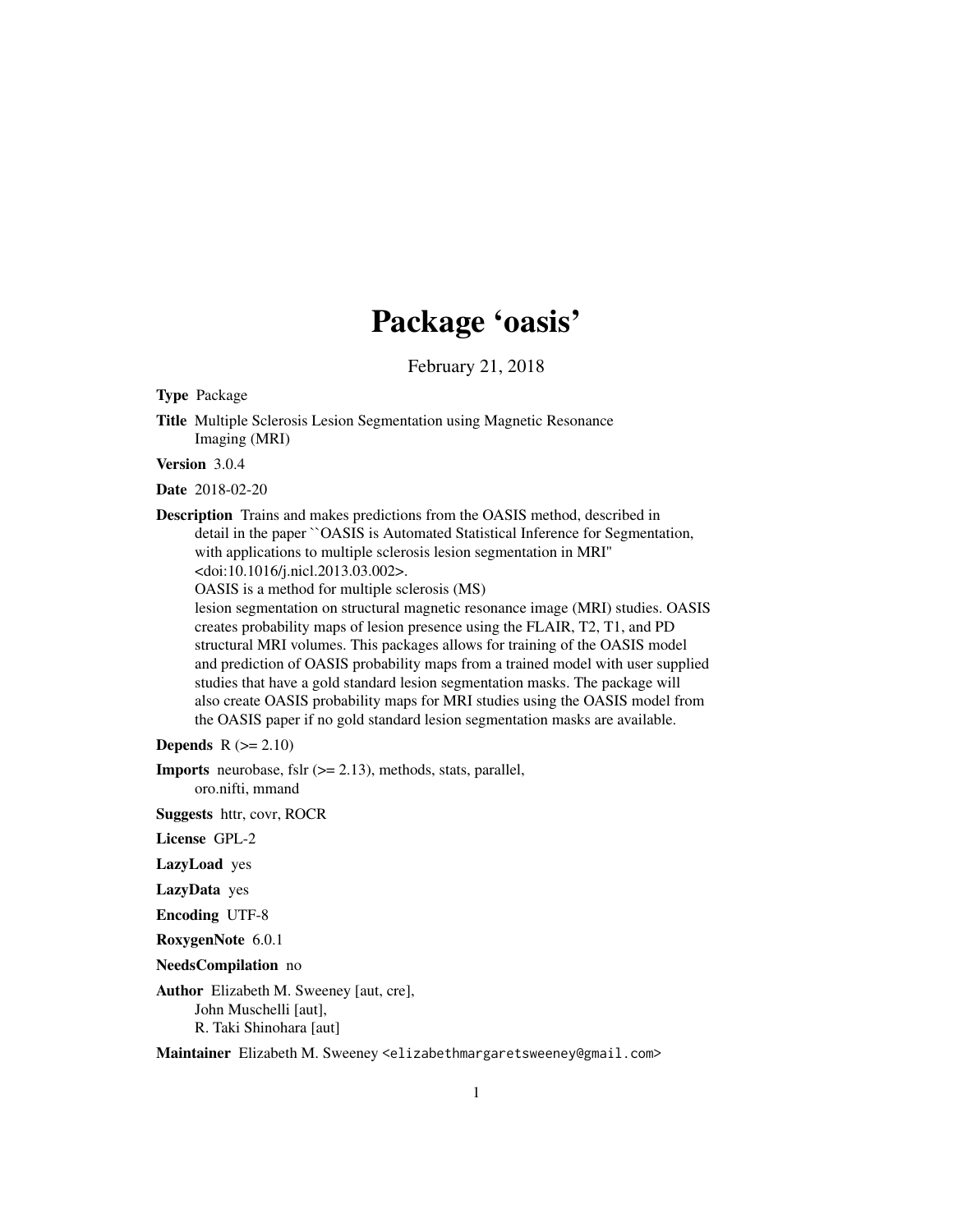<span id="page-1-0"></span>Repository CRAN Date/Publication 2018-02-21 18:22:15 UTC

## R topics documented:

| Index |  |
|-------|--|
|       |  |

correct\_image\_dim *Image Dimension Correction*

#### Description

This function takes an image and drops dimensions until the volume is a user specified dimension.

#### Usage

```
correct_image_dim(image, dim = 3)
```
#### Arguments

| image | volume of class nifti                   |
|-------|-----------------------------------------|
| dim   | scalar value of desired image dimension |

#### Value

Returns a volume of class [nifti](#page-0-0) of desired dimension.

### Examples

```
## Not run:
library(neurobase)
flair <- readnii('path/to/flair', reorient = FALSE)
flair <- correct_image_dim(flair, dim = 3)
```
## End(Not run)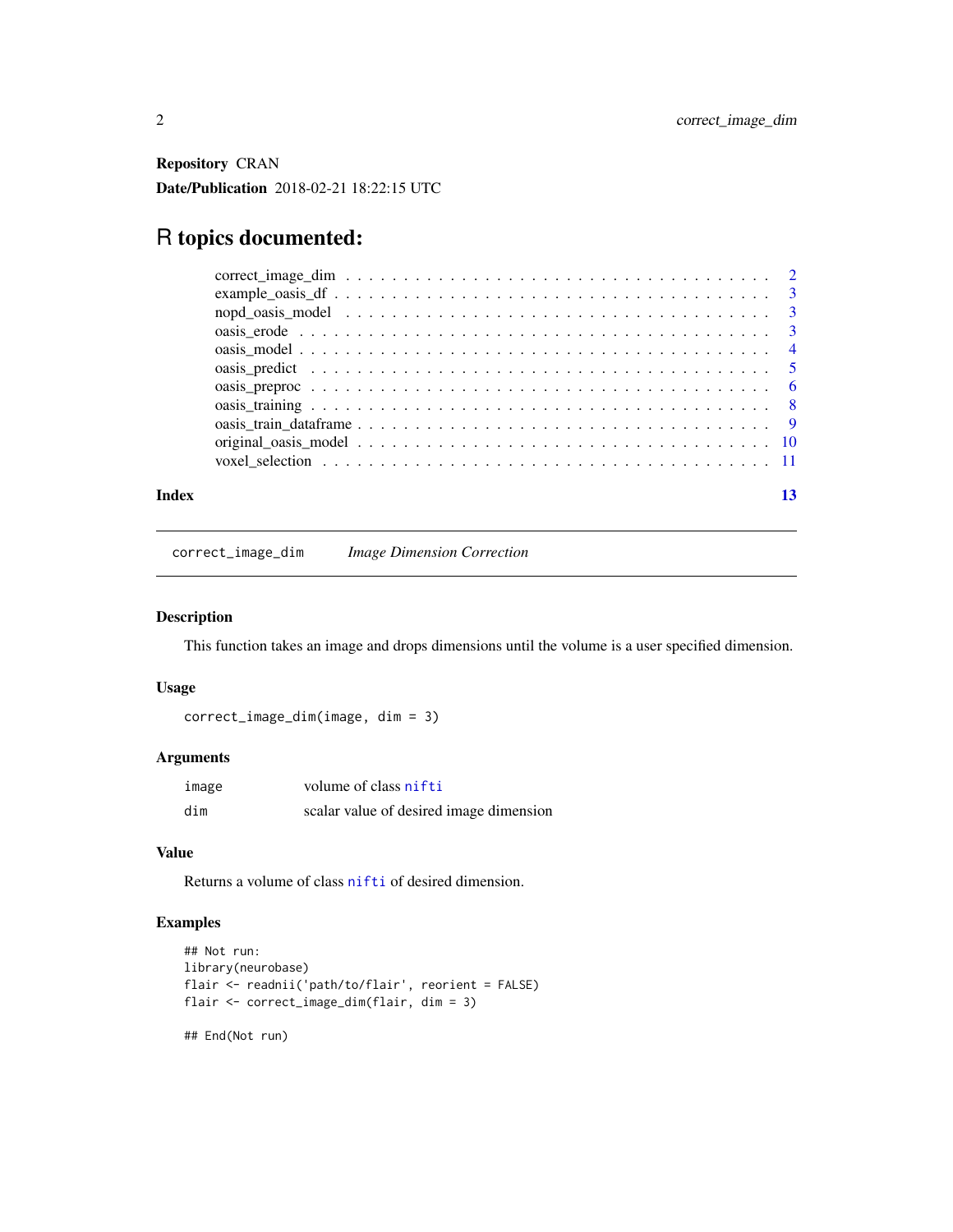<span id="page-2-0"></span>example\_oasis\_df *Example* data.frame *of MS voxels*

#### Description

A data.frame of MS voxels for OASIS prediction

#### Usage

example\_oasis\_df

#### Format

A data.frame with 100 rows and 13 columns, corresponding to the predictors of the OASIS model.

nopd\_oasis\_model *Updated OASIS glm Object*

#### Description

A glm object containing the OASIS model from the updated, corrected data.

#### Usage

nopd\_oasis\_model

#### Format

A glm object

<span id="page-2-1"></span>oasis\_erode *OASIS Erode Mask*

#### Description

An alternative to using fslerode for mask erosion of a brain mask by a box kernel defined by millimeter

#### Usage

oasis\_erode(mask, mm = c(5, 5, 5))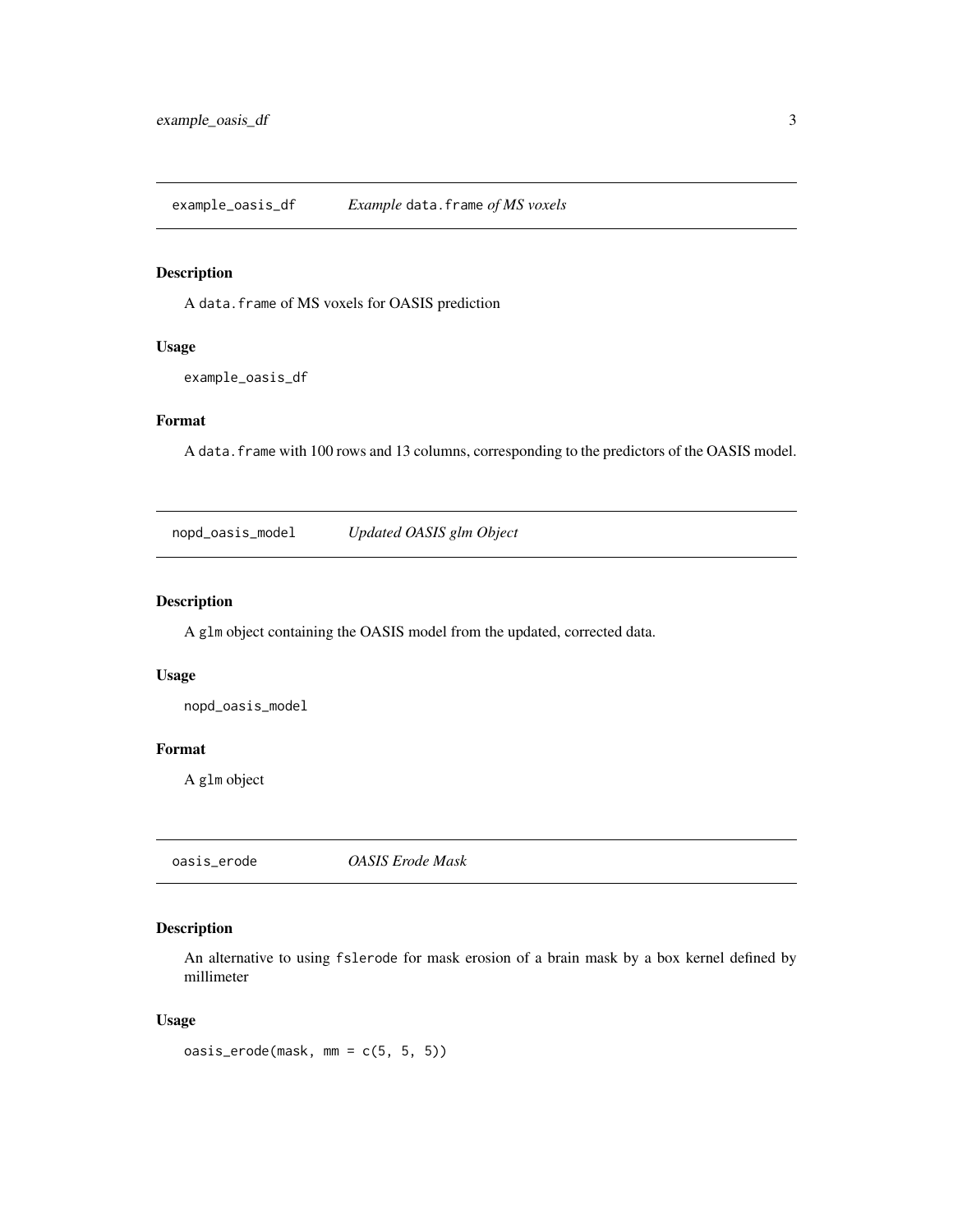#### <span id="page-3-0"></span>Arguments

| mask | object of class nifti              |
|------|------------------------------------|
| mm   | Number of erosion (in millimeters) |

### Value

Object of class [nifti](#page-0-0)

#### Examples

```
library(neurobase)
library(fslr)
library(oasis)
niis = tempfile(fileext = ".nii.gz")
if (require(httr)) {
  url = paste0("https://s3.us-east-2.amazonaws.com/brainder/software/",
   "flair/templates/GG-853-FLAIR-2.0mm.nii.gz")
  req <- httr::GET(url,
  httr::write_disk(path = niis))
  httr::stop_for_status(req)
 flair <- fast_readnii(niis)
res = oasis\_erode(flair > 50, mm = c(2, 2, 2))}
```
oasis\_model *Updated OASIS glm Object*

#### Description

A glm object containing the OASIS model from the updated, corrected data. The original model from the OASIS paper is located at [original\\_oasis\\_model](#page-9-1).

#### Usage

oasis\_model

#### Format

A glm object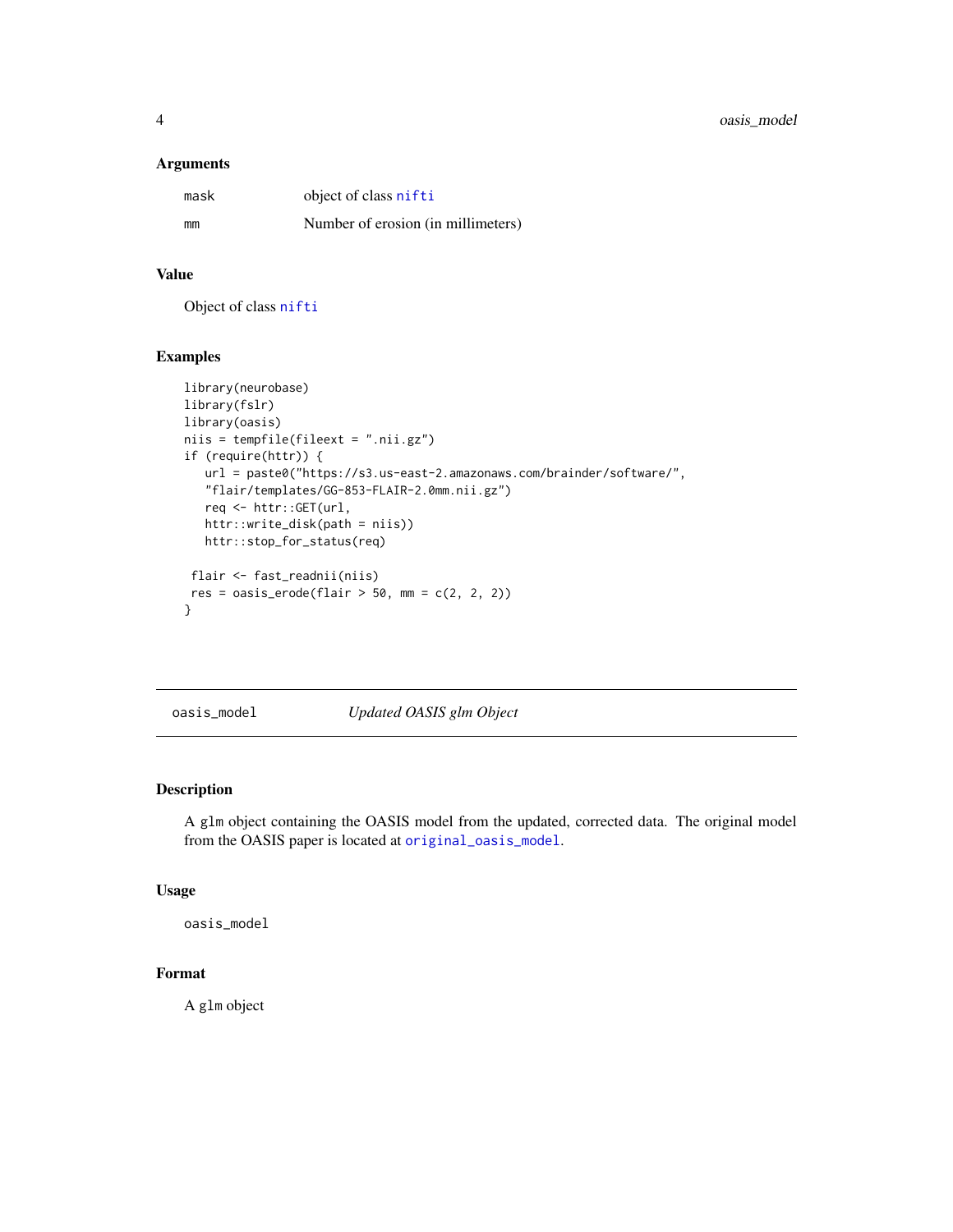<span id="page-4-1"></span><span id="page-4-0"></span>oasis\_predict *OASIS Prediction*

#### Description

This function creates the OASIS probability map from a single MRI study with FLAIR, T1, T2, and PD volumes.

#### Usage

```
oasis_predict(flair, t1, t2, pd = NULL, brain_mask = NULL, model = NULL,
  return_preproc = FALSE, binary = FALSE, threshold = 0.16,
  verbose = TRUE, oasis_dataframe = NULL, voxel_selection = NULL, ...)
```
#### Arguments

| flair           | flair volume of class nifti                                                                                                                                                                                                           |  |
|-----------------|---------------------------------------------------------------------------------------------------------------------------------------------------------------------------------------------------------------------------------------|--|
| t1              | t1 volume of class nifti                                                                                                                                                                                                              |  |
| t2              | t2 volume of class nifti                                                                                                                                                                                                              |  |
| pd              | pd volume of class nifti                                                                                                                                                                                                              |  |
| brain mask      | brain mask of class nifti, if NULL a brain mask will be created using fslbet.<br>Note that provided brain masks should be in the same space as the T1 volume if<br>$preproc = TRUE$ , as all volumes will be registered to this space |  |
| model           | an object of class glm used to make the OASIS predictions                                                                                                                                                                             |  |
|                 | return_preproc is a logical value that indicates whether the preprocessed images should be re-<br>turned, if NULL then the model from the OASIS paper will be used                                                                    |  |
| binary          | logical indicating whether a binary map should be returned by thresholding the<br>probability map                                                                                                                                     |  |
| threshold       | numeric indicating the threshold value for the probability map, with default of<br>0.16 for the OASIS paper                                                                                                                           |  |
| verbose         | print diagnostic messages                                                                                                                                                                                                             |  |
| oasis_dataframe |                                                                                                                                                                                                                                       |  |
|                 | if oasis_train_dataframe was already run, specify the data. frame and voxel_selection<br>and brain_mask to make prediction                                                                                                            |  |
| voxel_selection |                                                                                                                                                                                                                                       |  |
|                 | image of selected voxels. If oasis_train_dataframe was already run, specify<br>the data. frame and voxel_selection and brain_mask to make prediction                                                                                  |  |
|                 | options passed to oasis_train_dataframe                                                                                                                                                                                               |  |
|                 |                                                                                                                                                                                                                                       |  |

#### Value

.

A list of volumes: the OASIS probability map, the preprocessed volumes (if return\_preproc = TRUE), the brain mask for the subject, the voxel selection mask, and a thresholded, binary mask (if binary = TRUE)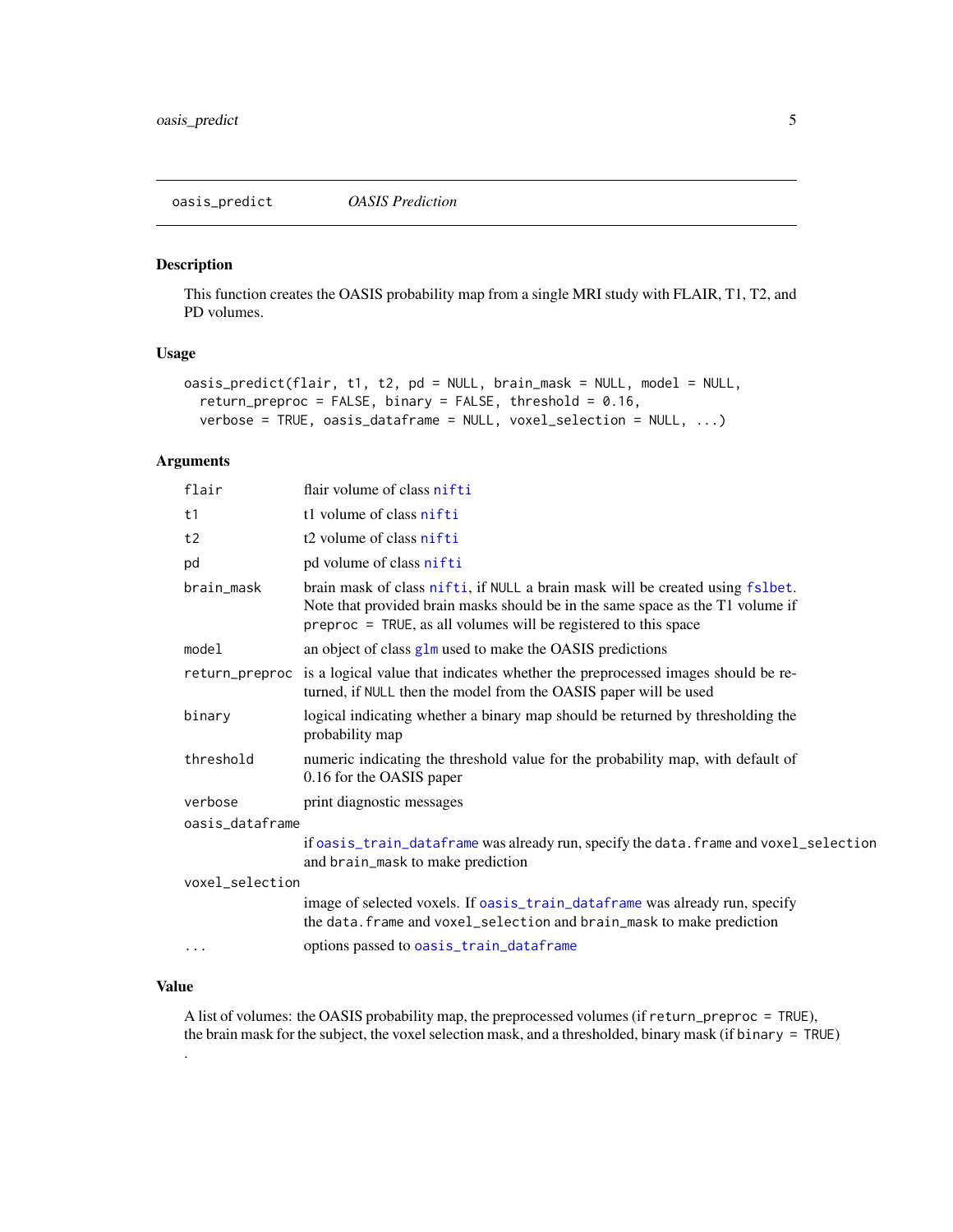#### Examples

```
library(ROCR)
p = predict( oasis::oasis_model,
   newdata = example_oasis_df,
    type = 'response')
nopd_p = predict( oasis::nopd_oasis_model,
   newdata = example_oasis_df,
    type = 'response')
y = example_oasis_df$GOLD_Lesions
pred = ROCR::prediction(p, y)perf = ROCR::performance(pred, "tpr", "fpr")
plot(perf)
library(neurobase)
dl_file = function(url) {
   tfile = tempfile(fileext = ".nii.gz")
   req <- httr::GET(url,
   httr::write_disk(path = tfile))
   httr::stop_for_status(req)
   tfile
}
in_c i \leftarrow function() {
nzchar(Sys.getenv("CI"))
}
on_cran = function() {
identical(Sys.getenv("NOT_CRAN"), "false")
}
if (in_ci() || on_cran()) {
  if (fslr::have.fsl() && require(httr)) {
    mods = c("FLAIR", "T1W", "T2W", "consensus_gt", "brainmask")
    base_url = file.path(
      "https://raw.githubusercontent.com/muschellij2/open_ms_data",
      "master/cross_sectional/coregistered/patient01/")
    files = paste0(base_url, mods, ".nii.gz")
    files = sapply(files, dl_file)
    names(files) = mods
    flair <- readnii(files["FLAIR"])
    t1 <- readnii(files["T1W"])
    t2 <- readnii(files["T2W"])
   brain_mask <- readnii(files["brainmask"])
    gold_standard = readnii(files["consensus_gt"])
    oasis_preprocessed_data <- oasis_predict(flair, t1, t2,
      brain_mask = brain_mask, preproc = TRUE)
  }
}
```
<span id="page-5-1"></span>oasis\_preproc *OASIS Image Preprocessing*

<span id="page-5-0"></span>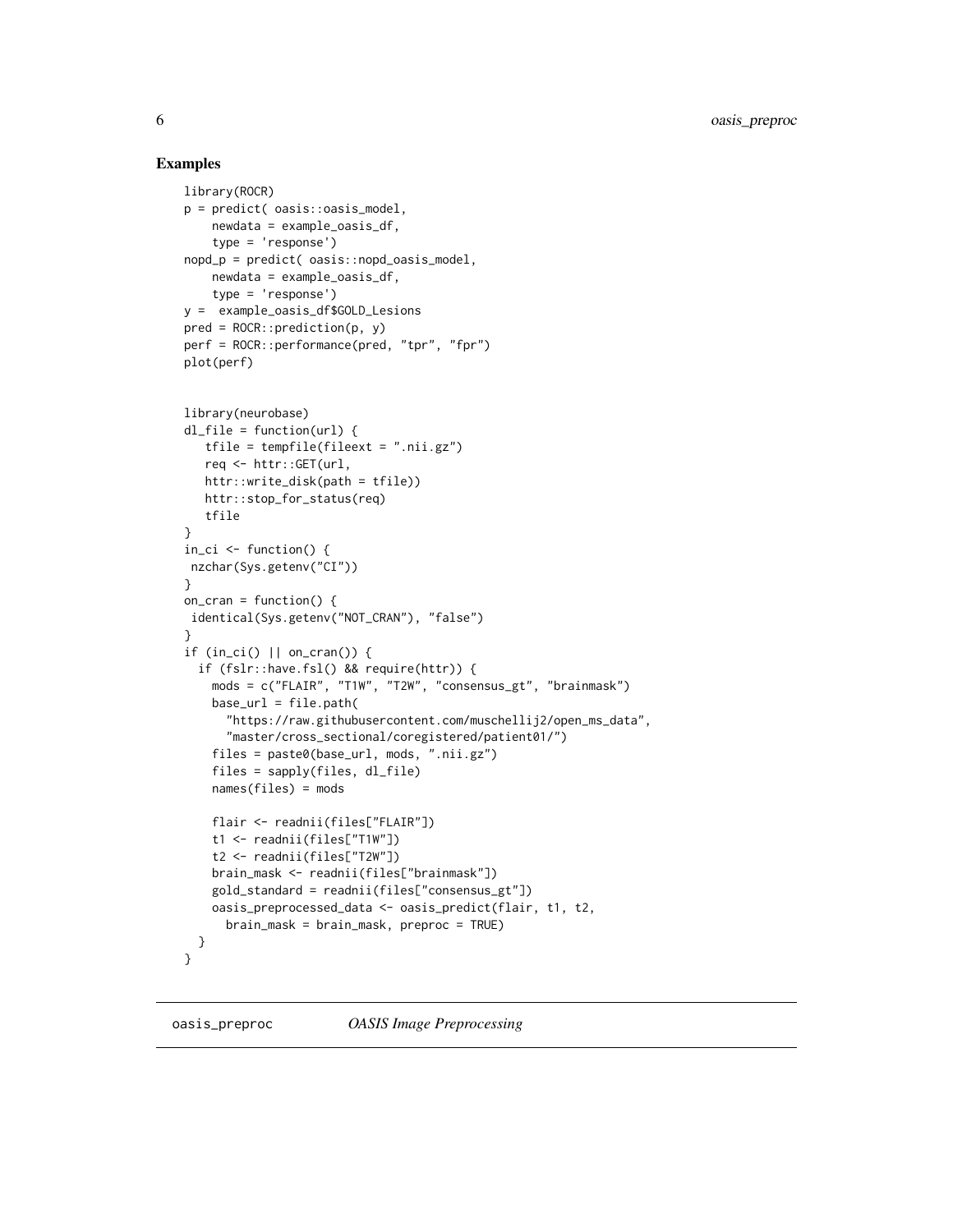#### <span id="page-6-0"></span>oasis\_preproc 7

#### Description

This function does the required preprocessing for OASIS for the FLAIR, T2, T1, and PD volumes using FSL through fslr. The preprocessing steps are (1) inhomogeneity correct using [fsl\\_biascorrect](#page-0-0) and (2) rigid registration using [flirt](#page-0-0) to the T1 space.

#### Usage

```
oasis_preproc(flair, t1, t2, pd = NULL, brain_mask = NULL, verbose = TRUE,
 cores = 1)
```
#### Arguments

| flair      | FLAIR volume of class nifti                                                                                      |
|------------|------------------------------------------------------------------------------------------------------------------|
| t1         | T1 volume of class nifti                                                                                         |
| t2         | T <sub>2</sub> volume of class nifti                                                                             |
| pd         | PD volume of class nifti                                                                                         |
| brain_mask | binary mask volume of class nifti                                                                                |
| verbose    | a logical value for printing diagnostic output                                                                   |
| cores      | numeric indicating the number of cores to be used (no more than 4 is useful for<br>this software implementation) |

#### Value

Returns a list of objects of class [nifti](#page-0-0), namely the inhomogeneity corrected FLAIR, T1, T2, and PD registered to the space of the T1 volume.

#### Examples

```
library(neurobase)
dl_file = function(url) {
  tfile = tempfile(fileext = ".nii.gz")
  req <- httr::GET(url,
  httr::write_disk(path = tfile))
  httr::stop_for_status(req)
  tfile
}
in_ci \leq function() {
nzchar(Sys.getenv("CI"))
}
on\_cran = function() {
identical(Sys.getenv("NOT_CRAN"), "false")
}
if (in_ci() || on_cran()) {
 if (fslr::have.fsl() && require(httr)) {
   mods = c("FLAIR", "T1W", "T2W", "consensus_gt", "brainmask")
   base_url = file.path(
     "https://raw.githubusercontent.com/muschellij2/open_ms_data",
     "master/cross_sectional/coregistered/patient01/")
    files = paste0(base_url, mods, ".nii.gz")
```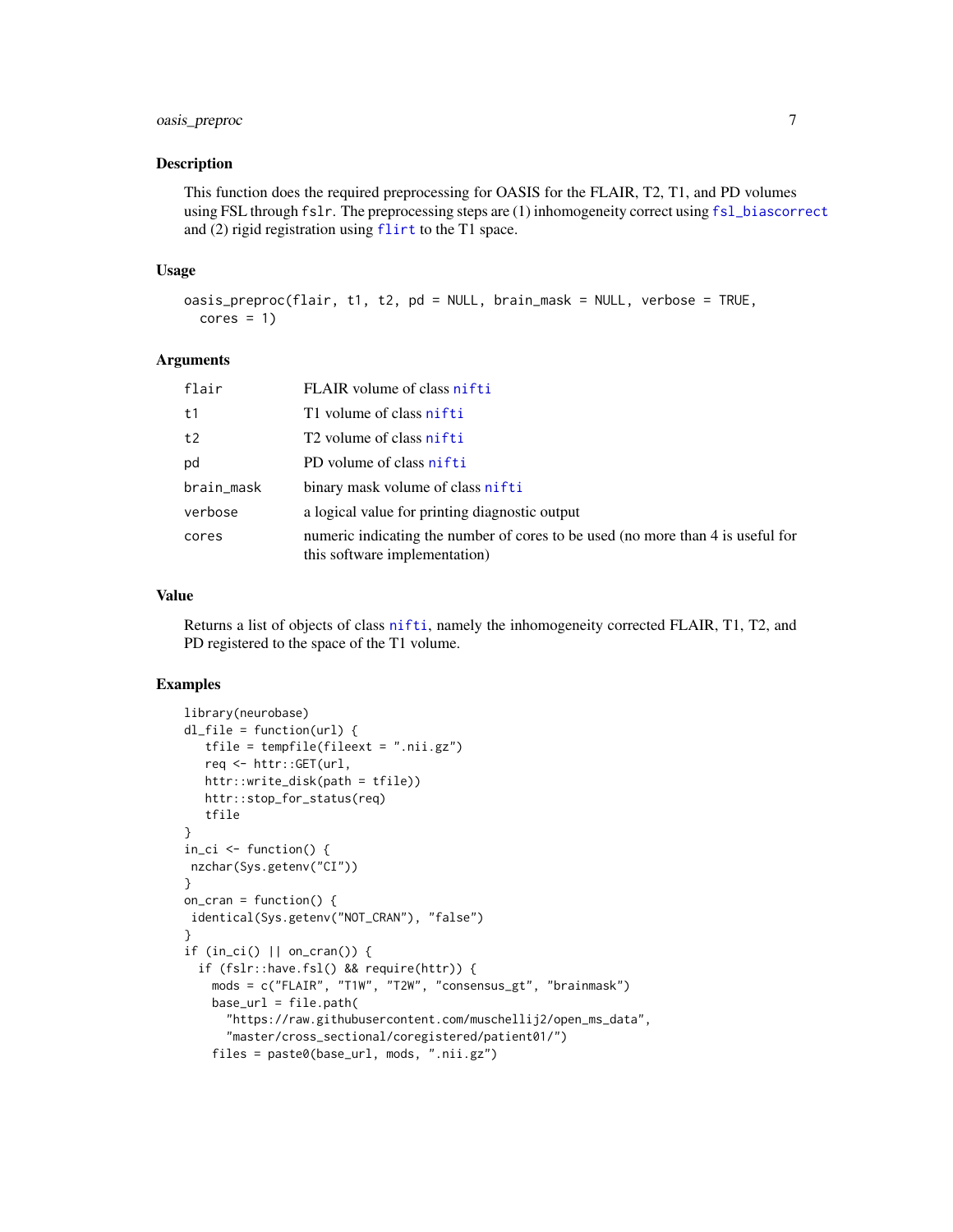```
files = sapply(files, dl_file)
   names(files) = mods
   flair <- readnii(files["FLAIR"])
   t1 <- readnii(files["T1W"])
   t2 <- readnii(files["T2W"])
   brain_mask <- readnii(files["brainmask"])
   gold_standard = readnii(files["consensus_gt"])
   oasis_preprocessed_data <- oasis_preproc(flair, t1, t2,
     brain_mask = brain_mask)
 }
}
```
<span id="page-7-1"></span>oasis\_training *OASIS Training*

#### Description

This function trains the OASIS model from a data.frame produced by an element from the output of the function [oasis\\_train\\_dataframe](#page-8-1)

#### Usage

```
oasis_training(..., formula = GoldStandard ~ FLAIR_10 * FLAIR + FLAIR_20 *
  FLAIR + PD_10 \star PD + PD_20 \star PD + T2_10 \star T2 + T2_20 \star T2 + T1_10 \star T1 + T1_20
  * T1, remove_preproc = FALSE)
```
#### Arguments

| $\cdots$ | $data.$ frame(s) produced by the oasis_train_dataframe function                                                                          |
|----------|------------------------------------------------------------------------------------------------------------------------------------------|
| formula  | formula to be fit by glm model                                                                                                           |
|          | remove preproc a logical stating if oasis dataframe needs to be extracted from the list of ob-<br>jects. Will call list\$oasis_dataframe |

#### Value

Returns a glm object containing the trained OASIS coefficients to be used by the function [oasis\\_predict](#page-4-1).

#### Examples

```
df = oasis::example_oasis_df
df$GoldStandard = df$GOLD_Lesions
oasis_training(df)
```
<span id="page-7-0"></span>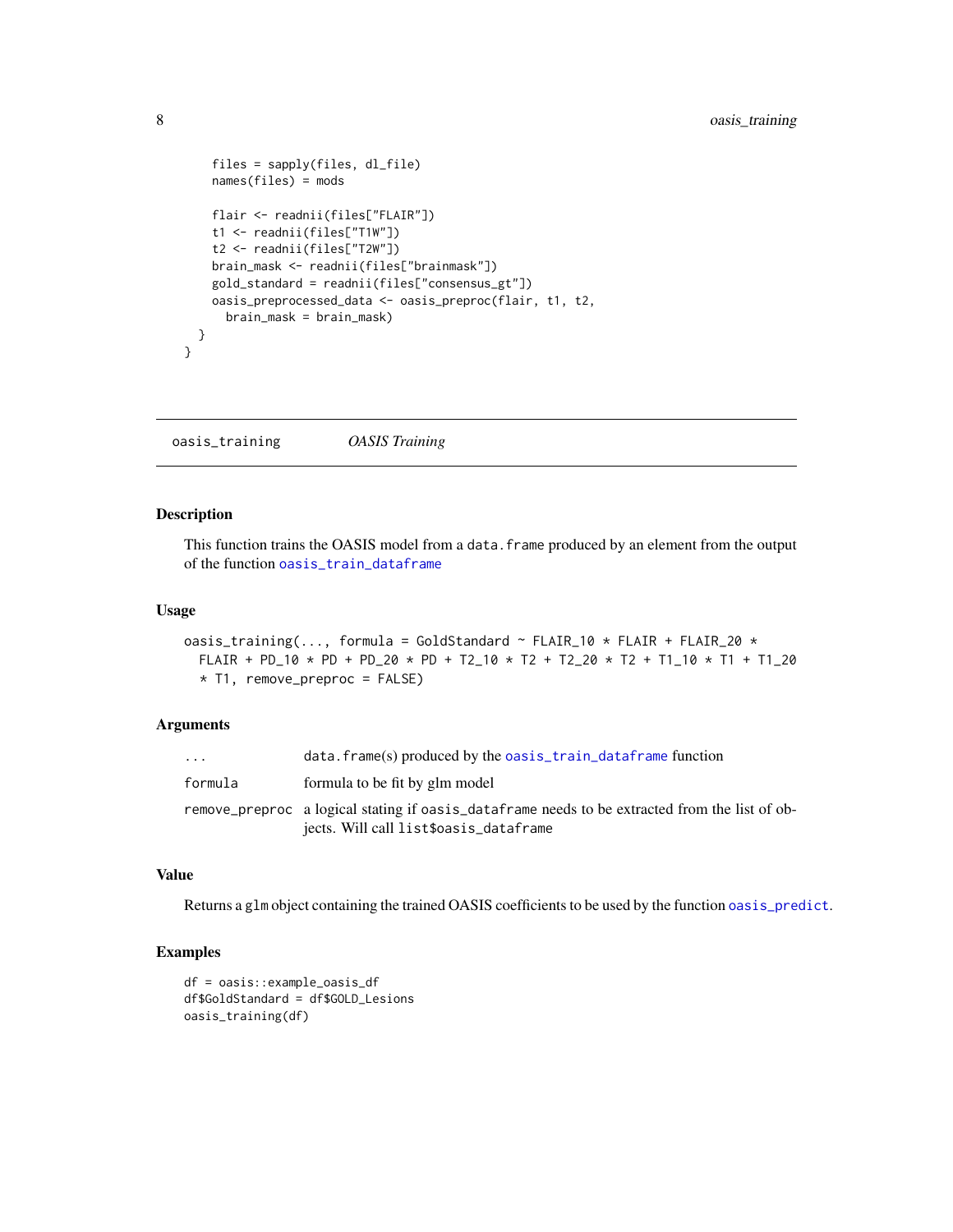<span id="page-8-1"></span><span id="page-8-0"></span>oasis\_train\_dataframe *OASIS Training Data Frame*

#### Description

This function creates the training vectors from a single MRI study that has FLAIR, T1, T2, and PD volumes as well as binary masks of lesions. The function can create a brain mask for the data (or the user can supply a brain mask), can preprocess the data, and the user may supply already normalized data if they wish to use an alternative normalization method.

#### Usage

```
oasis_train_dataframe(flair, t1, t2, pd = NULL, gold_standard = NULL,
 brain_mask = NULL, preproc = FALSE, normalize = TRUE, slices = NULL,
 orientation = c("axial", "coronal", "sagittal"), return_preproc = FALSE,
  cores = 1, sigma = c(10, 20), verbose = TRUE, eroder = c("fsl","oasis"))
```
#### Arguments

| flair          | FLAIR volume of class nifti                                                                                                                                                                  |
|----------------|----------------------------------------------------------------------------------------------------------------------------------------------------------------------------------------------|
| t1             | T1 volume of class nifti                                                                                                                                                                     |
| t2             | T <sub>2</sub> volume of class nifti                                                                                                                                                         |
| pd             | PD volume of class nifti                                                                                                                                                                     |
| gold_standard  | gold standard lesion segmentation mask of class nifti                                                                                                                                        |
| brain_mask     | brain mask of class nifti, if NULL a brain mask will be created using fslbet                                                                                                                 |
| preproc        | is a logical value that determines whether to call the oasis_preproc function<br>and performs the necessary preprocessing steps for OASIS                                                    |
| normalize      | is a logical value that determines whether to perform z-score normalization of<br>the image over the brain mask, should be TRUE unless you train model using an<br>alternative normalization |
| slices         | vector of desired slices to train on, if NULL then train over the entire brain mask                                                                                                          |
| orientation    | string value telling which orientation the training slices are specified in, can take<br>the values of "axial", "sagittal", or "coronal"                                                     |
| return_preproc | is a logical value that indicates whether the preprocessed images should be re-<br>turned                                                                                                    |
| cores          | numeric indicating the number of cores to be used (no more than 4 is useful for<br>this software implementation)                                                                             |
| sigma          | Sigmas used to smooth the data, default is 10,20                                                                                                                                             |
| verbose        | print diagnostic output                                                                                                                                                                      |
| eroder         | Should fslerode or oasis_erode be used                                                                                                                                                       |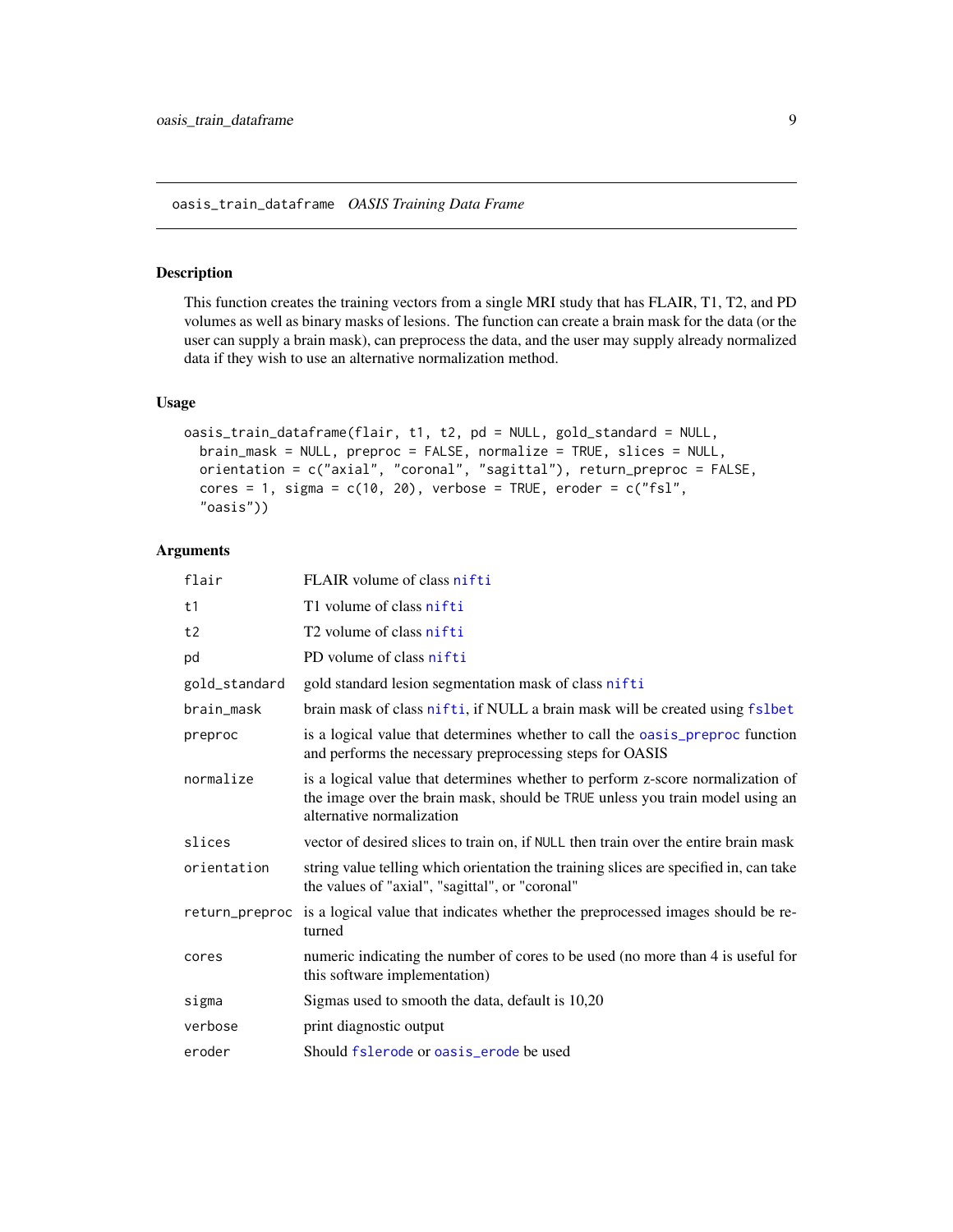#### <span id="page-9-0"></span>Value

If return\_preproc = FALSE the function returns a data.frame for use with the [oasis\\_training](#page-7-1) function. Otherwise, the function returns a list containing: a data. frame for use with the [oasis\\_training](#page-7-1) function, the FLAIR volume, the T1 volume, the T2 volume, the PD volume, the brain mask for the subject, and the voxel selection mask.

#### See Also

[oasis\\_training](#page-7-1)

#### Examples

```
library(neurobase)
dl_file = function(url) {
  tfile = tempfile(fileext = ".nii.gz")
   req <- httr::GET(url,
   httr::write_disk(path = tfile))
   httr::stop_for_status(req)
   tfile
}
in_ci <- function() {
nzchar(Sys.getenv("CI"))
}
on_cran = function() {
identical(Sys.getenv("NOT_CRAN"), "false")
}
if (in_ci() || on_cran()) {
  if (fslr::have.fsl() && require(httr)) {
    mods = c("FLAIR", "T1W", "T2W", "consensus_gt", "brainmask")
    base_url = file.path(
      "https://raw.githubusercontent.com/muschellij2/open_ms_data",
      "master/cross_sectional/coregistered/patient01/")
    files = paste0(base_url, mods, ".nii.gz")
    files = sapply(files, dl_file)
    names(files) = mods
    flair <- readnii(files["FLAIR"])
    t1 <- readnii(files["T1W"])
    t2 <- readnii(files["T2W"])
    brain_mask <- readnii(files["brainmask"])
    gold_standard = readnii(files["consensus_gt"])
    oasis_preprocessed_data <- oasis_train_dataframe(flair, t1, t2,
      brain_mask = brain_mask, gold_standard = gold_standard)
  }
}
```
<span id="page-9-1"></span>original\_oasis\_model *OASIS glm Object*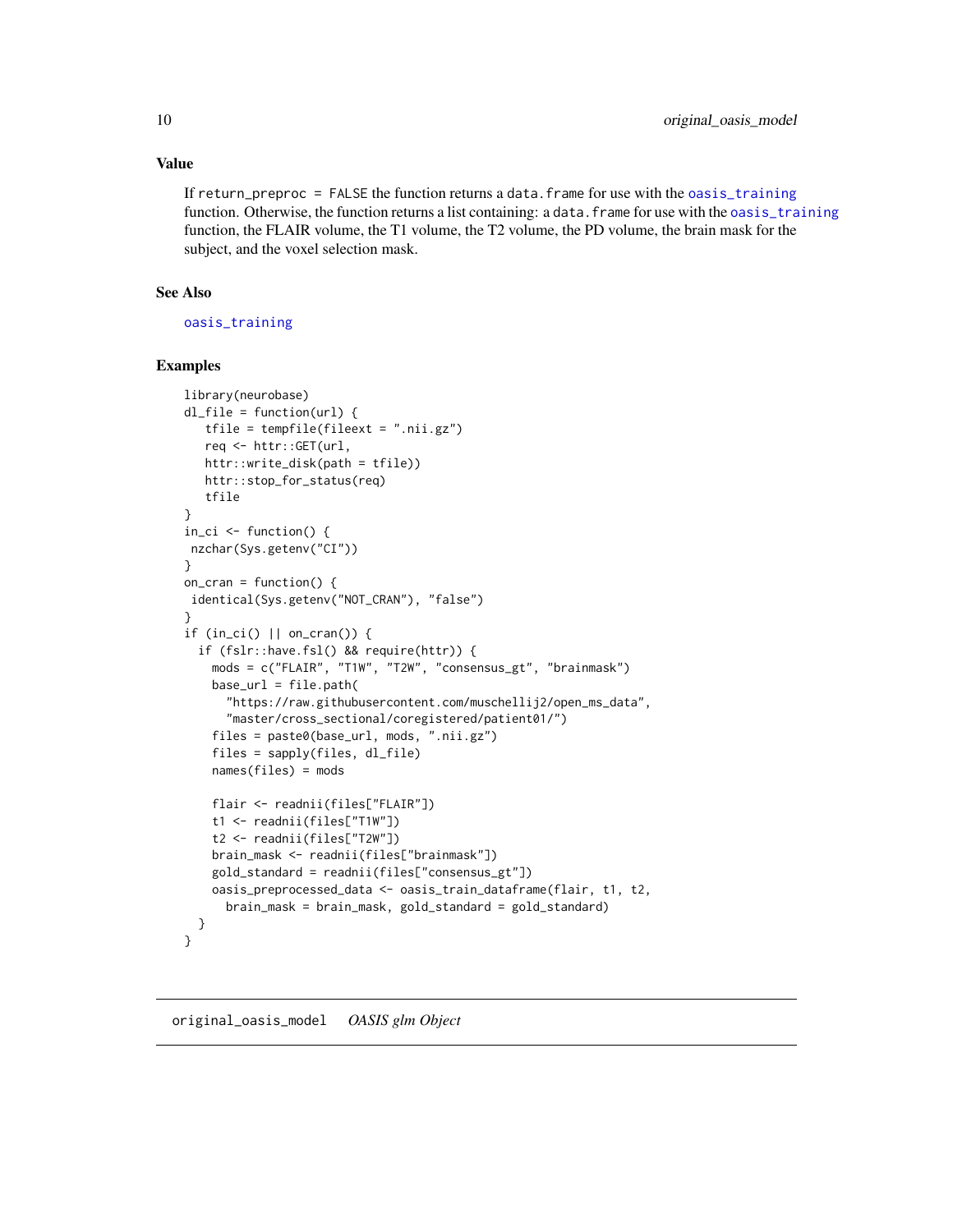#### <span id="page-10-0"></span>voxel\_selection 11

#### Description

A glm object containing the OASIS model from the OASIS paper.

#### Usage

original\_oasis\_model

#### Format

A glm object

voxel\_selection *Voxel Selection Procedure*

#### Description

This function creates a binary mask for the voxel selection procedure for OASIS.

#### Usage

```
voxel_selection(flair, brain_mask, cutoff)
```

```
voxel_selection_with_erosion(flair, brain_mask, verbose = TRUE,
 eroder = c("fsl", "oasis"))
```
#### Arguments

| flair      | FLAIR volume of class nifti                                    |
|------------|----------------------------------------------------------------|
| brain_mask | brain mask of class nifti                                      |
| cutoff     | the percentile cutoff for the thresholding, passed to quantile |
| verbose    | print diagnostic output                                        |
| eroder     | Should fslerode or oasis_erode be used                         |

#### Value

Returns the voxel selection mask as an object of class [nifti](#page-0-0).

#### Examples

```
library(neurobase)
library(fslr)
library(oasis)
niis = tempfile(fileext = ".nii.gz")
if (require(httr)) {
  url = paste0("https://s3.us-east-2.amazonaws.com/brainder/software/",
   "flair/templates/GG-853-FLAIR-2.0mm.nii.gz")
   req <- httr::GET(url,
```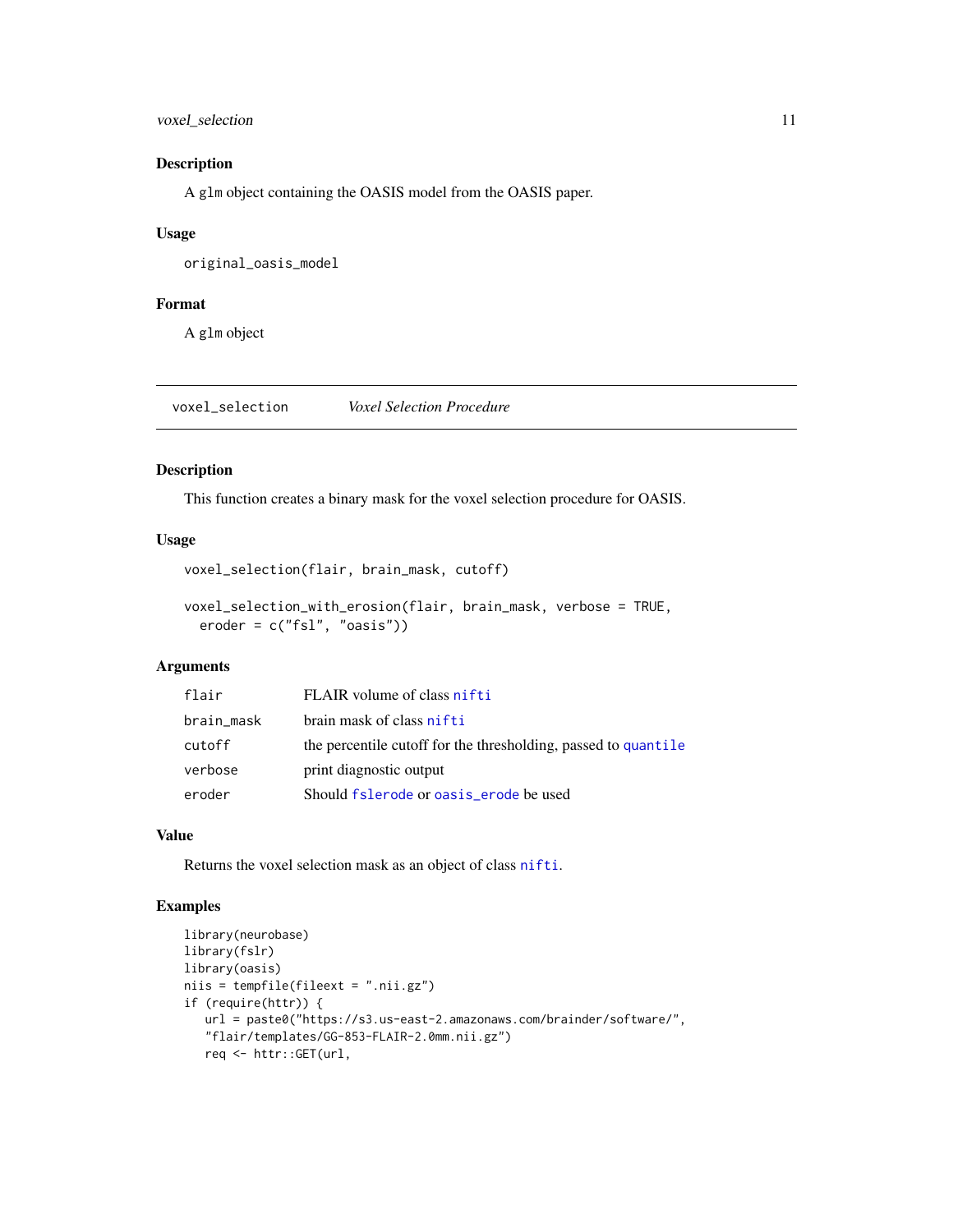```
httr::write_disk(path = niis))
  httr::stop_for_status(req)
flair <- readnii(niis)
if (have.fsl()) {
  brain_mask = fslbet(niis) > 0} else {
  ind = list(c(10L, 81L), c(12L, 101L), c(3L, 78L))
  all.ind = lapply(ind, function(x) seq(x[1], x[2]))brain_mask = niftiarr(flair, 0)
  eg = expand.grid(all.ind)
  eg = as.matrix(eg)
  brain_mask[eg] = 1
}
voxel_selection_mask <- voxel_selection(flair,
  brain_mask, cutoff = .85)
}
```